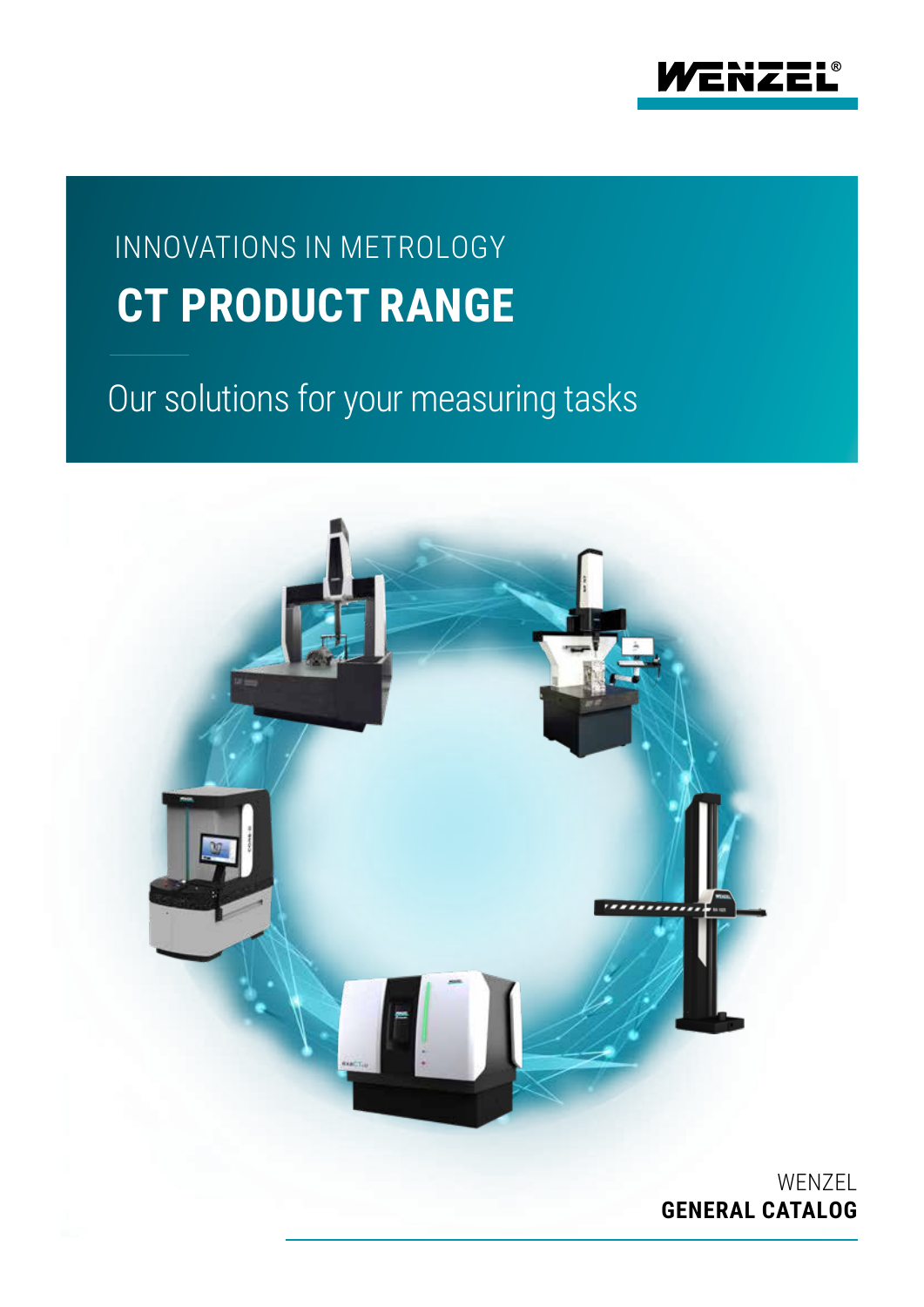# OVERVIEW **CT PRODUCT RANGE**

## **WHAT IS VOLUME MEASUREMENT TECHNOLOGY?**  AN OVERVIEW OF COMPUTED TOMOGRAPHY

Computer tomographs are best known from the field of medical technology. They represent a further development of the classical X-ray technology.

While radioscopy X-ray machines are creating two-dimensional radiographic images of objects, computed tomographic volume measurement technology from WENZEL generates three-dimensional volume data. The scanned data can be used to reconstruct a complete dataset of materials and geometry.

Use in the industrial sector has proven itself in practice and the market potential increases continuously. The technology in the WENZEL computer tomographs is designed for applications in a wide variety of industries where the internal and external structures of the components are captured completely and holistically.

The picture below illustrates the functional principle of computer tomography: The component is X-rayed and shot in the optical path.

For the CT scan, the object is rotated 360°. During the rotation, two-dimensional radiation images are recorded by the detector using X-rays. In the computer, the component is calculated (reconstructed) as a 3D volume model from the radiographic images.

Surface data is generated from this solid model, which forms the basis for all subsequent evaluations. Small components are measured near the X-ray source and

Functional principle of a computer tomograph: The component is X-rayed and rotated in the beam path and a three-dimensional model is reconstructed from multiple two-dimensional projections.

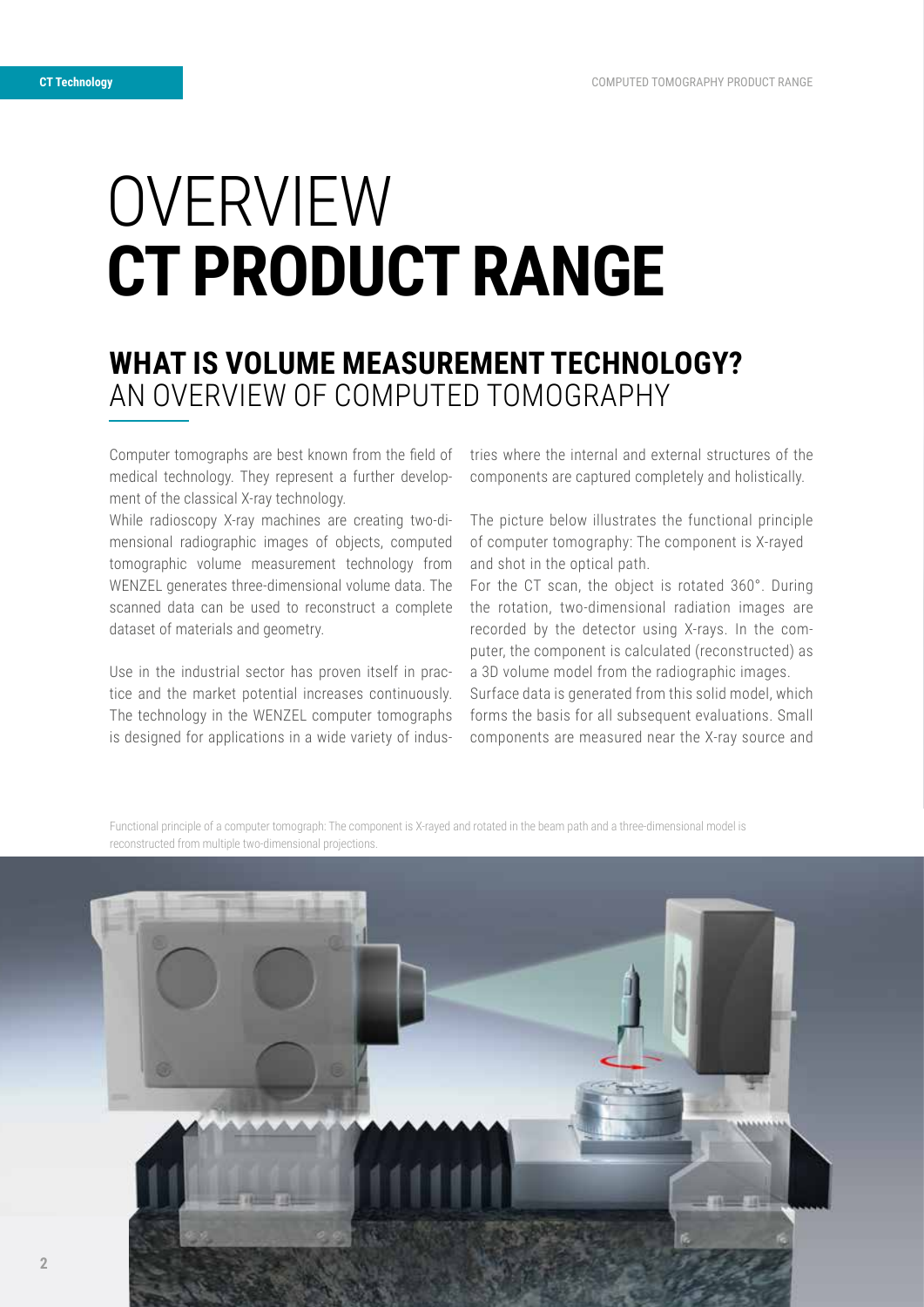

The exaCT computer tomographs from WENZEL have an innovative system concept. WENZEL has consistently focused on the needs of the user.

.

larger components near the detector. Even the smallest details can be resolved by magnification. From this volume data surface models are created forming the basis of all subsequent evaluations. Small components are measured close to the X-ray source and larger components nearer the detector. Due to the magnification, even the smallest details can be resolved.

Compact and powerful Computed Tomography Systems from WENZEL offer an unmatched ability to no-destructively test every aspect of a part and capture its very DNA.

CT Systems play an increasingly important role as measuring devices. The advantage over tactile or optical systems lies in the fact that the X-rays measure hidden features in a part and the measurement data is recorded non-destructively. Virtual programming and measuring of that data is supported by intelligent software products. This method of measurement offers the only solution to the quality assurance challenges of complex 3D-printed components.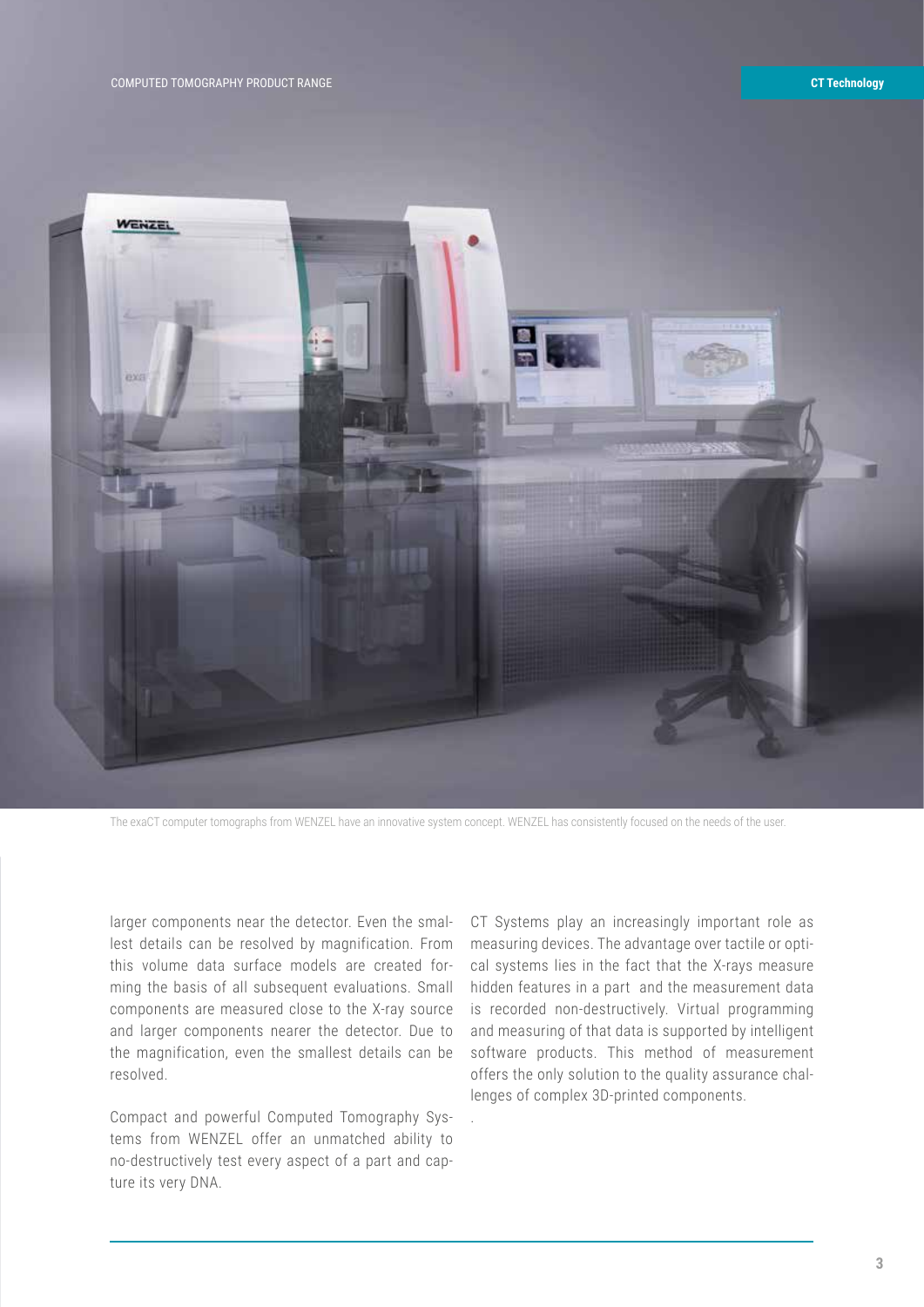# OVERVIEW **CT PRODUCT RANGE**

### **VOLUME MEASUREMENT** "MADE BY WENZEL"

Since 2008 WENZEL has been one of the innovators among the CT manufacturers and offers high performance and precise equipment with which 3D measurements of internal and external structures of objects can be carried out without contact and non-destructively. The WENZEL CT product range is broadly based and covers a wide range of applications.

When the name WENZEL appears on a device, this means innovation. The exaCT series combines decades of experience in measurement technology, outstanding WENZEL quality with the highest level of competence in

CT development. A modular system concept and an innovative detector technology enables a large number of device variants that allows adaptation to different customer requirements.

Tactile and optical measuring systems are limited to measuring only what they can reach or see inside a component but exaCT CT technology allows the measurement of any feature in the part even if hidden inside. Additionally, the high rate of data acquisition means that all the data from all of the component can be gathered in a very short length of time.

### **HIGHLIGHTS**

P **Better performance thanks to impressive speed**

Quick Scanning | Quick Reconstruction | Fast evaluation

P **Low operating costs**

Precision mechanics for guaranteed high machine availability | Long calibration intervals

#### **Example 1 High efficiency due to low space requirement**

Largest measuring volume with smallest footprint I Production-compatible setup | Desktop versions for easy loading

P **Flexible solutions**

Wide range of applications | Newest technologies | Easy operation

P **One scan, many evaluations, maximum saving of time**

High-precision measurement results with virtual coordinate measuring machine (CMM) | Non-destructive testing (NDT) and defect analysis | Microstructure analysis of materials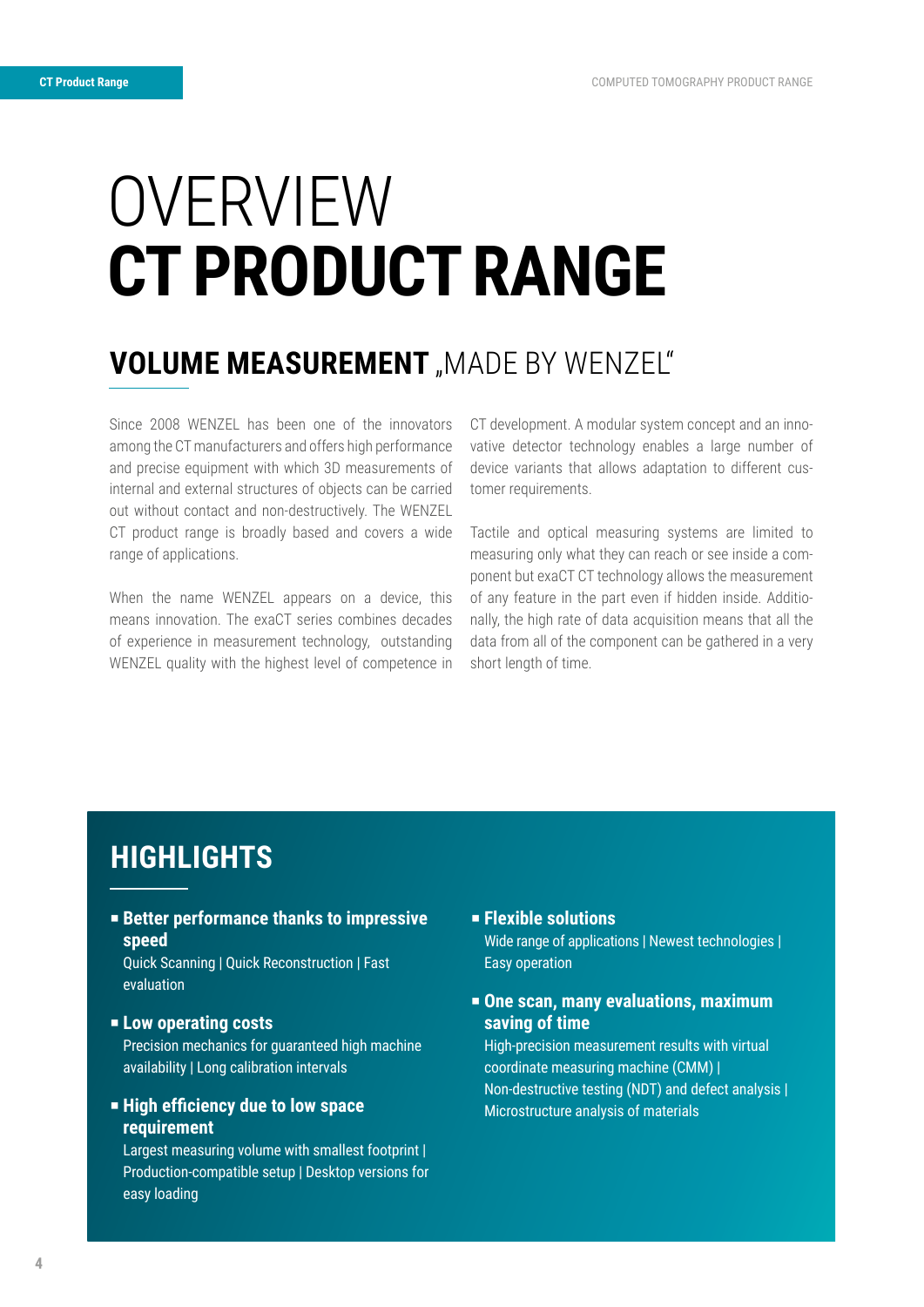#### **exaCT®S**

The compact **desktop CT exaCT S** is designed to be the ideal solution for volume measurement of small components. It can be placed on a desk and offers the highest performance in the smallest space.



#### **exaCT S 80**

| <b>Space Requirements</b> $(L \times B \times H)$ | 635 x 890 x 605 mm        |
|---------------------------------------------------|---------------------------|
| X-Ray (Voltage, Power)                            | 80 kV, 40 W               |
| <b>Detector Resolution</b>                        | 1000 x 690 Pixel, 100 µm  |
| <b>Work Piece Dimensions</b>                      | 0 80 x 45 mm <sup>*</sup> |
| exaCT S 130                                       |                           |
| <b>Space Requirements (LxBxH)</b>                 | 635 x 890 x 605 mm        |
| X-Ray (Voltage, Power)                            | 130 kV, 39 W              |
| <b>Detector Resolution</b>                        | 2300 x 1300 Pixel, 50 um  |
| <b>Work Piece Dimensions</b>                      | 0 85 x 45 mm*             |

#### **exaCT®M**

The **exaCT M CT workstation** is a modularly constructed system with integrated desk, where measuring and evaluation functions have been integrated in a perfectly designed workstation. Its applications are the measuring and testing of small to medium-sized components and assemblies of single or mixed materials.



#### **exaCT M 225**

| <b>Space Requirements</b> $(L \times B \times H)$ | 1275 x 2315 x 1415 mm    |
|---------------------------------------------------|--------------------------|
| X-Ray (Voltage, Power)                            | 225 kV, 800 W            |
| <b>Detector Resolution</b>                        | 3600 x 1000 Pixel, 50 µm |
| <b>Work Piece Dimensions</b>                      | $\alpha$ 150 x 250 mm*   |

#### **exaCT®U**

The **powerful universal system exaCT U** is configurable and can be adapted to individual user requirements due to its high measuring volume large components with higher densities made of plastic, metal or multi-materials can be scanned.



#### **exaCT U 225**

| <b>Space Requirements (L x B x H)</b> | 1960 x 2350 x 2400 mm     |
|---------------------------------------|---------------------------|
| X-Ray (Voltage, Power)                | 225 kV, 300 W             |
| <b>Detector Resolution</b>            | 2900 x 2900 Pixel, 150 µm |
| <b>Work Piece Dimensions</b>          | $\emptyset$ 330 x 700 mm* |
| exaCT U 300                           |                           |
| <b>Space Requirements (L x B x H)</b> | 1960 x 2350 x 2400 mm     |

| Space Requirements (L x B x H) | 1960 x 2350 x 2400 mm     |
|--------------------------------|---------------------------|
| X-Ray (Voltage, Power)         | 300 kV, 300 W             |
| <b>Detector Resolution</b>     | 4000 x 4000 Pixel, 100 um |
| <b>Work Piece Dimensions</b>   | Ø 330 x 700 mm*           |

\* Depending on the part diameter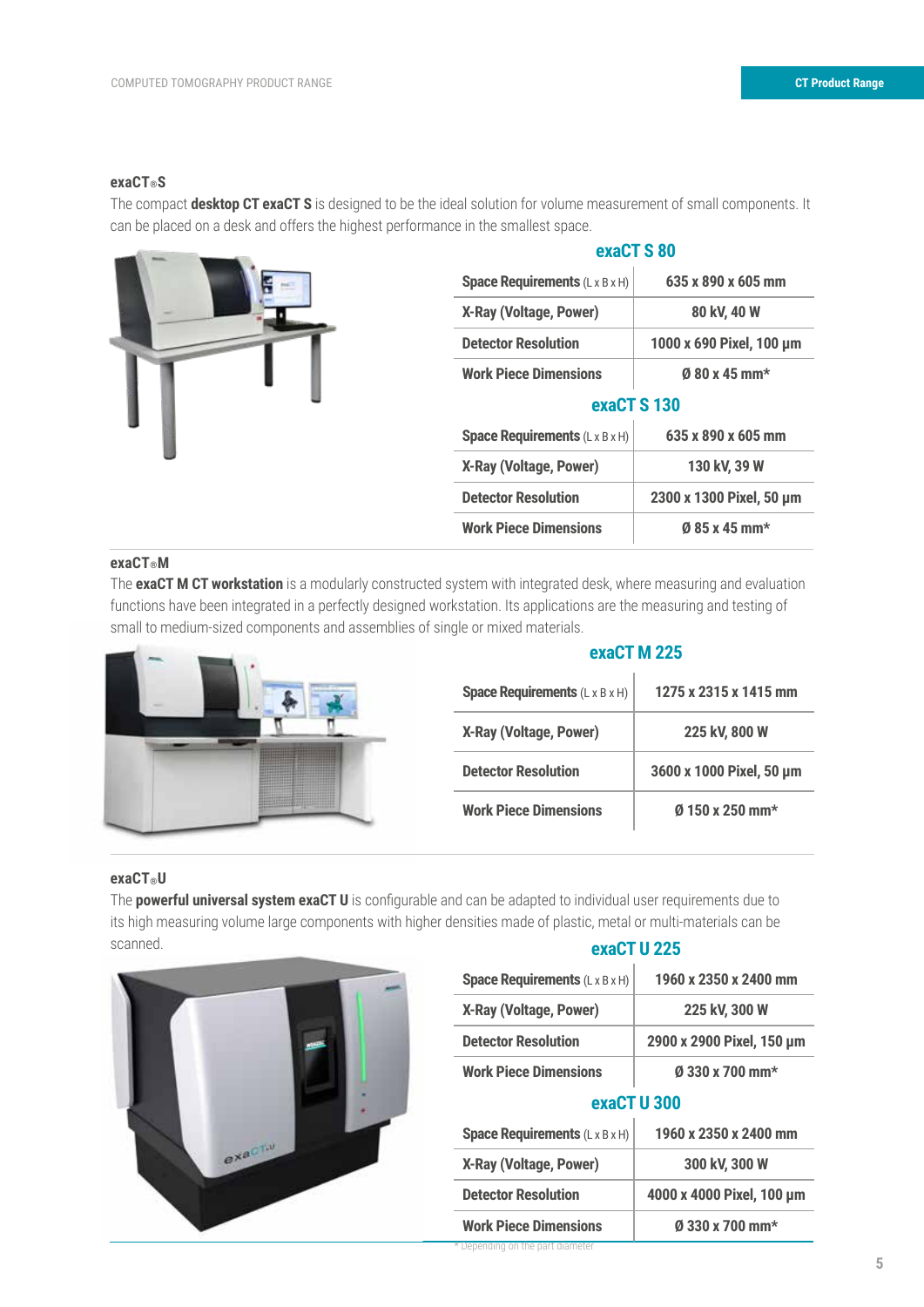# **FIELDS OF APPLICATION**

## **exaCT** IS THE SOLUTION FOR MANY TASKS

Computed tomography makes it possible to perform measurements on a very broad range of parts from plastic parts to fibre composite components up to and including light metal parts. The density of the material as well as the geometry and wall thicknesses of the objects ultimately determine if they can be measured this way.

The exaCT S has a measuring volume of 45 mm in height, 85 mm in diameter and voltage of up to 130 kV. The exaCT M has a measuring volume of 300 mm in height, 200 mm in diameter and voltage of up to 225 kV. The exaCT U has a measurement volume of 700 mm in height, 330 mm in diameter and a voltage of up to 300 kV.

# **APPLICATION AREAS**

| <b>MEASURING TECHNOLOGY</b>                                                                                                      | <b>TESTING TECHNOLOGY</b>                                                                          |
|----------------------------------------------------------------------------------------------------------------------------------|----------------------------------------------------------------------------------------------------|
| <b>Dimensional checks</b><br>Measurement of standard geometries and freeform<br>surfaces including shape and position tolerances | <b>Material defect analyses</b><br>Non-destructive testing for e.g. blowholes, pores or<br>cracks  |
| <b>Wall thickness analysis</b><br>Color representation of component wall thickness<br>distribution                               | <b>Structural analysis</b><br>Visualization of material and component structures                   |
| <b>Nominal-actual comparisons</b><br>Representation of deviation from CAD model or<br>master component                           | <b>Assembly checks</b><br>Control of assembly results, functional and error<br>analyses            |
| <b>Tool and component optimization</b><br>Compensation of shrinkage and warpage                                                  | <b>Joining technology tests</b><br>Checking errors in welded, soldered, glued or<br>riveted joints |
| <b>Development, Rapid Prototyping and Re-</b><br><b>verse Engineering</b><br>Creation of CAD models from the scan data           | <b>Electronics testing</b><br>Inspection of soldered and glued joints                              |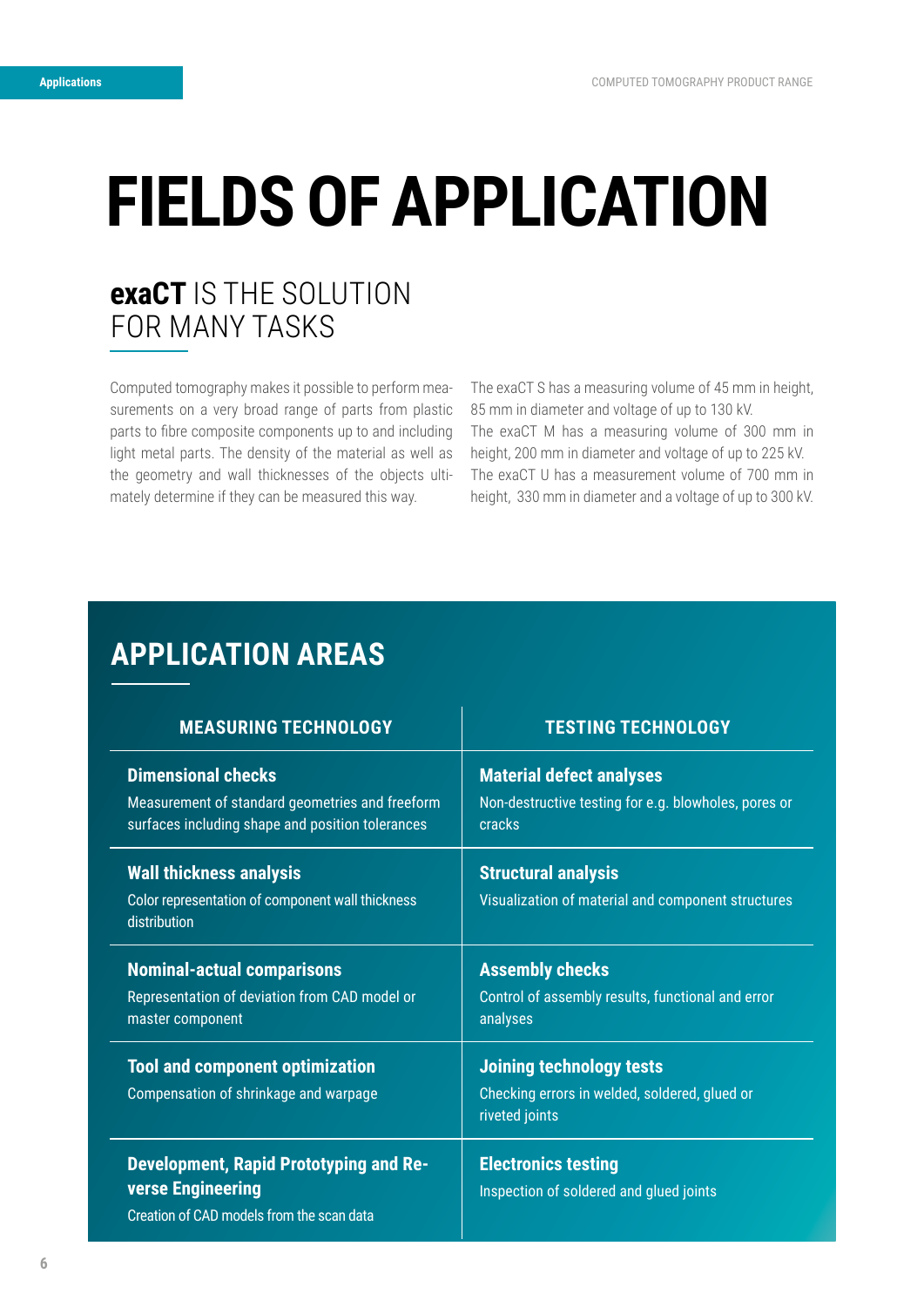# FIELDS OF APPLICATION **exaCT**

Real life applications demonstrate the strengths of the exaCT systems. Here we show typical applications, which demonstrate the advantages of computer tomography. With exaCT volume measurement technology,

both material and geometry data of the entire component are available, multiple measurements and evaluations can be carried out on the basis of only one measurement.





PC wireless mouse Side view into the partially opened housing. The position of the individual parts in relation to each other can be analyzed in the assembled state.



Exploded view of the wireless mouse. The individual parts can be virtually rearranged for better visualization.

#### **Blowhole analysis of an aluminium casting**





Aluminium casting The 3D section shows blowholes and porosity The 3D blowhole analysis shows the size, in the component



distribution and position of the blowholes in the component

#### **Dimensional measurement technology on a plastic injection-molded component**



Injection-molded component with complex internal structures.



The measuring program includes internal and external structures. Virtual touch points are set for dimensional measurement.



Nominal-actual comparison determines the deviations of the manufactured component from the CAD and makes them visible in a color-map.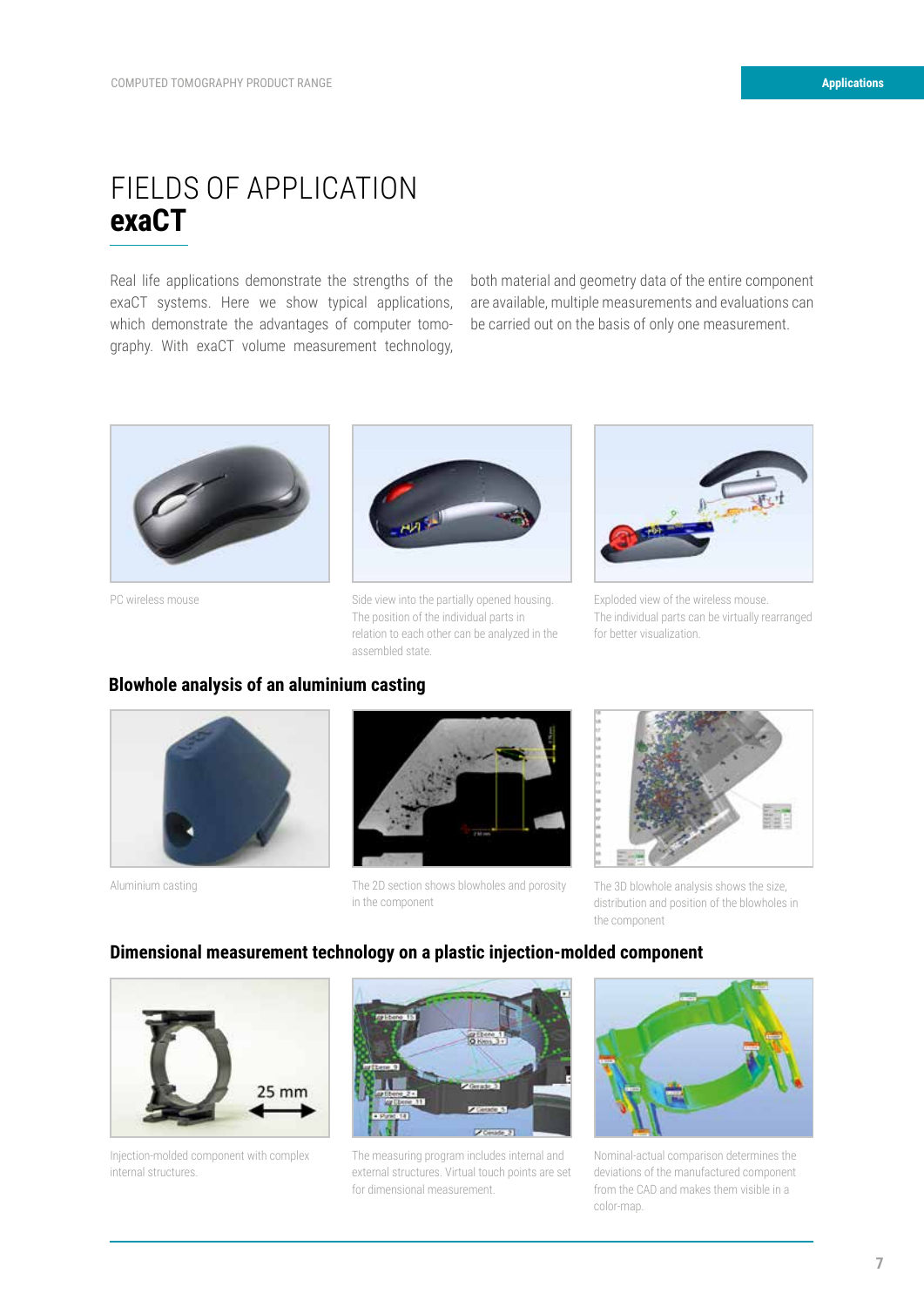# **WENZEL exaCT® S SERIES** NON-DESTRUCTIVE MEASURING & TESTING

The compact desktop CT exaCT S is the ideal solution for volume measurement of small components. It fits on any desk and offers maximum performance in the smallest space. The high resolution enables detailed evaluations of even the smallest components, ranging from micro-measurement to micro-material testing.

The exaCT S in compact design and sophisticated ergonomics combines performance and flexibility in the smallest space. The maintenance-free radiation source ensures low operating costs with high reliability.

# FEATURES

- **Space-saving desktop CT** through compact integration of the complete electronics and control system
- **High power** of from 80 up to 130 kV with integrated vibration damping
- **Flexible system** with compact design and sophisticated ergonomics
- **Fast set-up of workpieces** thanks to integrated video cameras and special software features
- **Easy operability** and **high performance** of the application software

# APPLICATIONS

The exaCT S is the first choice for measuring and testing components with low material densities. Despite its compact system size, the system offers a measuring volume of up to 45 mm in height and 85 mm in diameter. The exaCT S is particularly suitable for non-destructive testing (NDT) of plastics, composites and multi-materials.

Connectors



Non-Destructive Testing (NDT)

Hearing aid





Insert ring



Metrology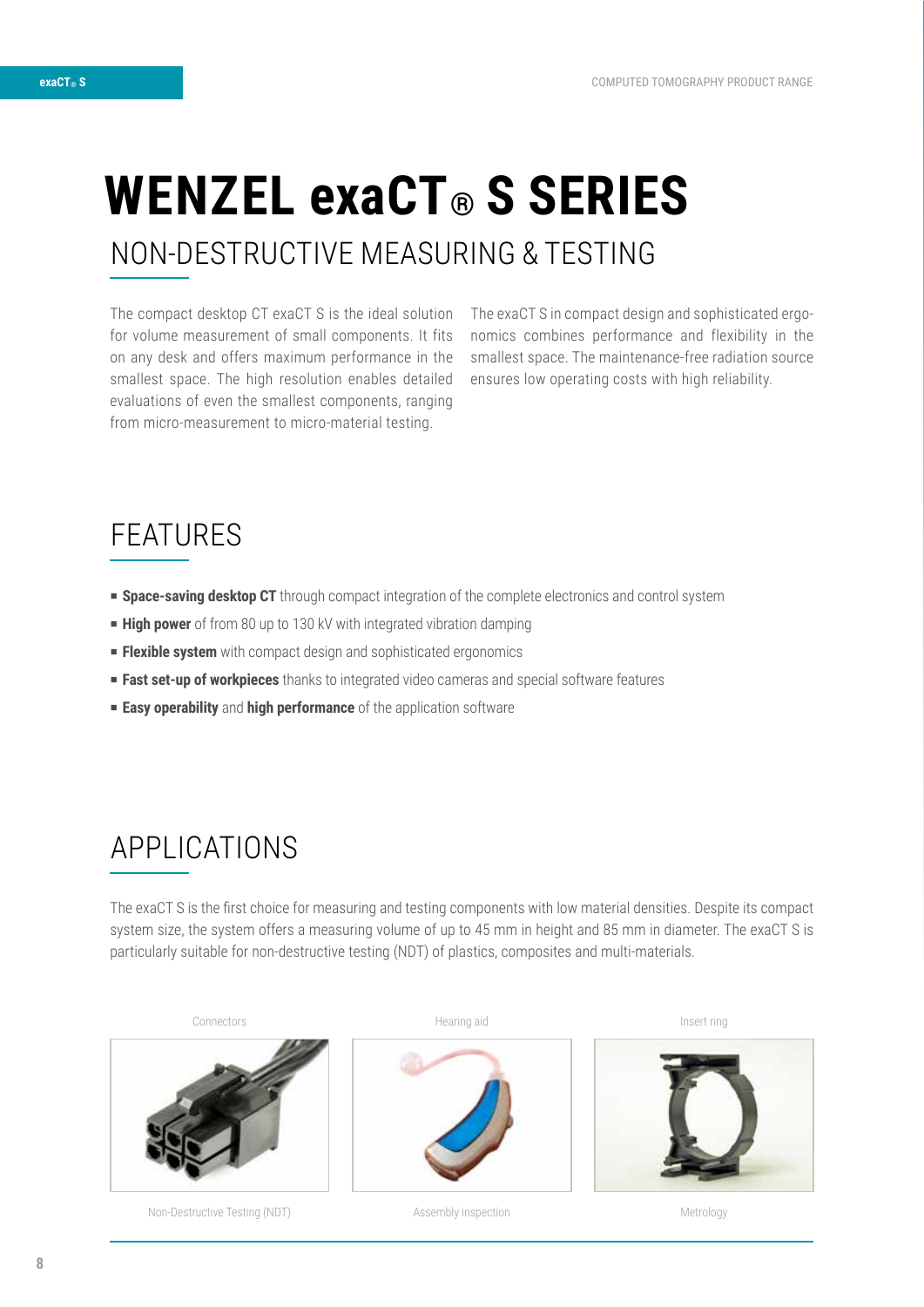



# MASHINE PROFILE

#### **exaCT S 80**

| <b>Space Requirements (L x B x H)</b> | 635 x 890 x 605 mm        |
|---------------------------------------|---------------------------|
| X-Ray (Voltage, Power)                | 80 kV, 40 W               |
| <b>Detector Resolution</b>            | 1000 x 690 Pixel, 100 µm  |
| <b>Work Piece Dimensions</b>          | 0 80 x 45 mm <sup>*</sup> |

#### **exaCT S 130**

| <b>Space Requirements (L x B x H)</b> | 635 x 890 x 605 mm        |
|---------------------------------------|---------------------------|
| X-Ray (Voltage, Power)                | 130 kV, 39 W              |
| <b>Detector Resolution</b>            | 2300 x 1300 Pixel, 50 µm  |
| <b>Work Piece Dimensions</b>          | 0 85 x 45 mm <sup>*</sup> |

\* Depending on the part diameter

# **YOUR BENEFITS AT A GLANCE**

- P **Space-saving table installation** Integration of electronics and control in a compact system | No need for a separate control cabinet | Perfectly thought-out work ergonomics
- **Best performance through high efficiency** Optimized ratio of measuring volume to floor space | Efficient scanning and reconstruction processes | Suitable for workshops
- P **One scan, maximum time saving** Measurement with virtual CMM I NDT and error analysis I Microstructure analysis
- P **Flexible 'Plug and Play' solution** Micro metrology | Software for all applications | Quick set-up of workpieces

#### **Example 2 Low operating costs**

Maintenance-free radiation source | Precision mechanics for higher availability | Longer calibration intervals

**exaCT® S**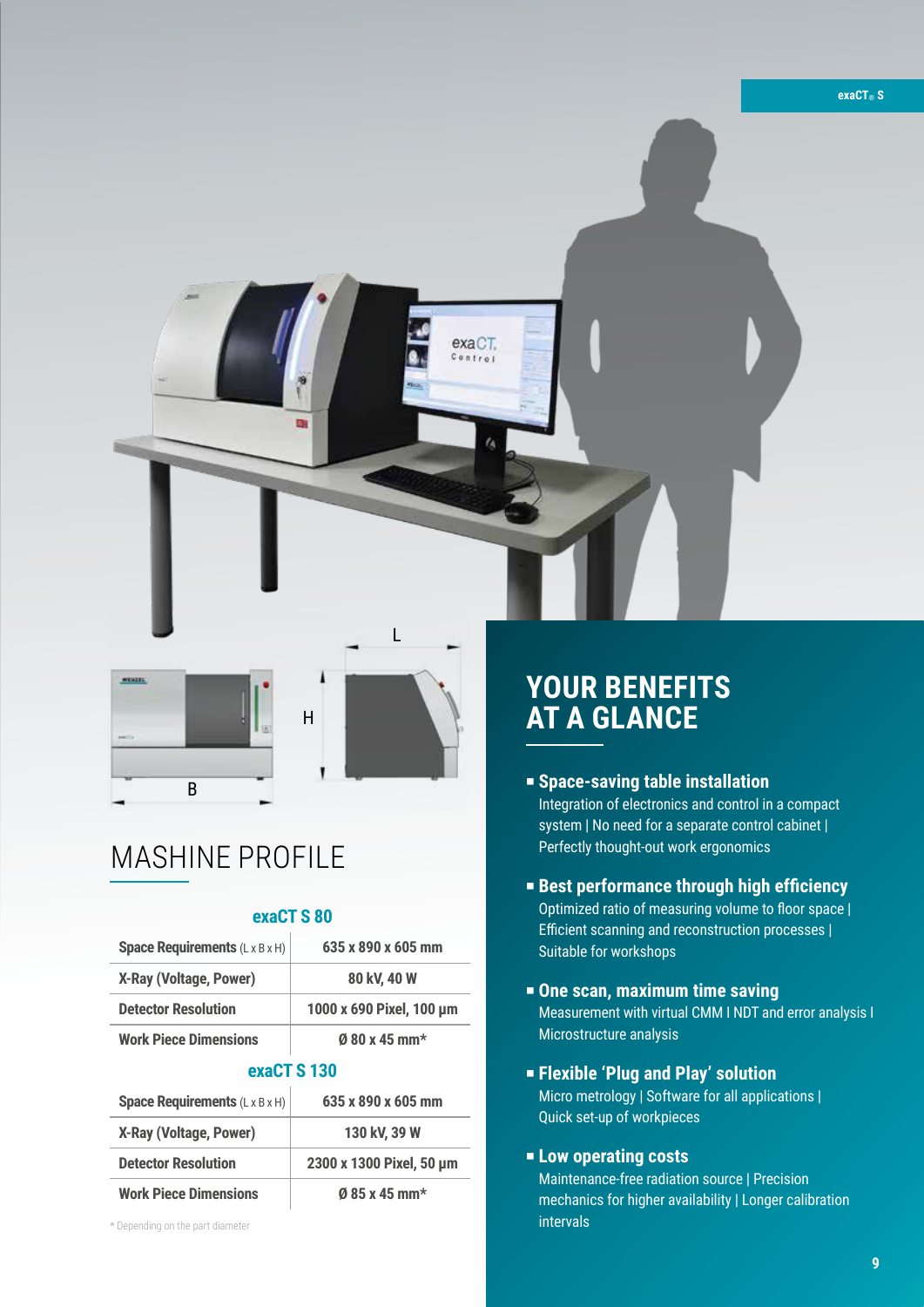# **WENZEL exaCT® M 225** NON-DESTRUCTIVE MEASURING & TESTING

The exaCT M is based on a workstation-concept, which unites high X-ray performance and high scan speeds on a small footprint.

The exaCT M CT workstation has an integrated evaluation unit in a common desk workstation. The compact design, the well thought-out ergonomics and the idea to combine

more power and flexibility with less space requirements characterize the system. The workstation version enables easy loading and is ideally suitable for automating measuring and testing processes.

# FEATURES

- **Compact system** through the integration of computing power and control cabinet
- **High output** of 225 kV with a small space requirement
- **Sophisticated operating concept** automatically opens and closes the loading door at the right moment
- **E** Minimization of environmental influences through integrated vibration damping
- **Easy operability** and **high performance** of the application software
- **Maintenance-free** or **low-maintenance** due to special stability of the X-ray source

# APPLICATIONS

With a measuring volume of 300 mm in height and 200 mm in diameter, the exaCT M workstation is used for measuring and testing technology for small to medium-sized components. The exaCT M is particularly suitable for non-destructive testing (NDT) of plastics, light metals, composites and multi-materials.

Remote control







Assembly inspection

Blowhole test

Measurement Technology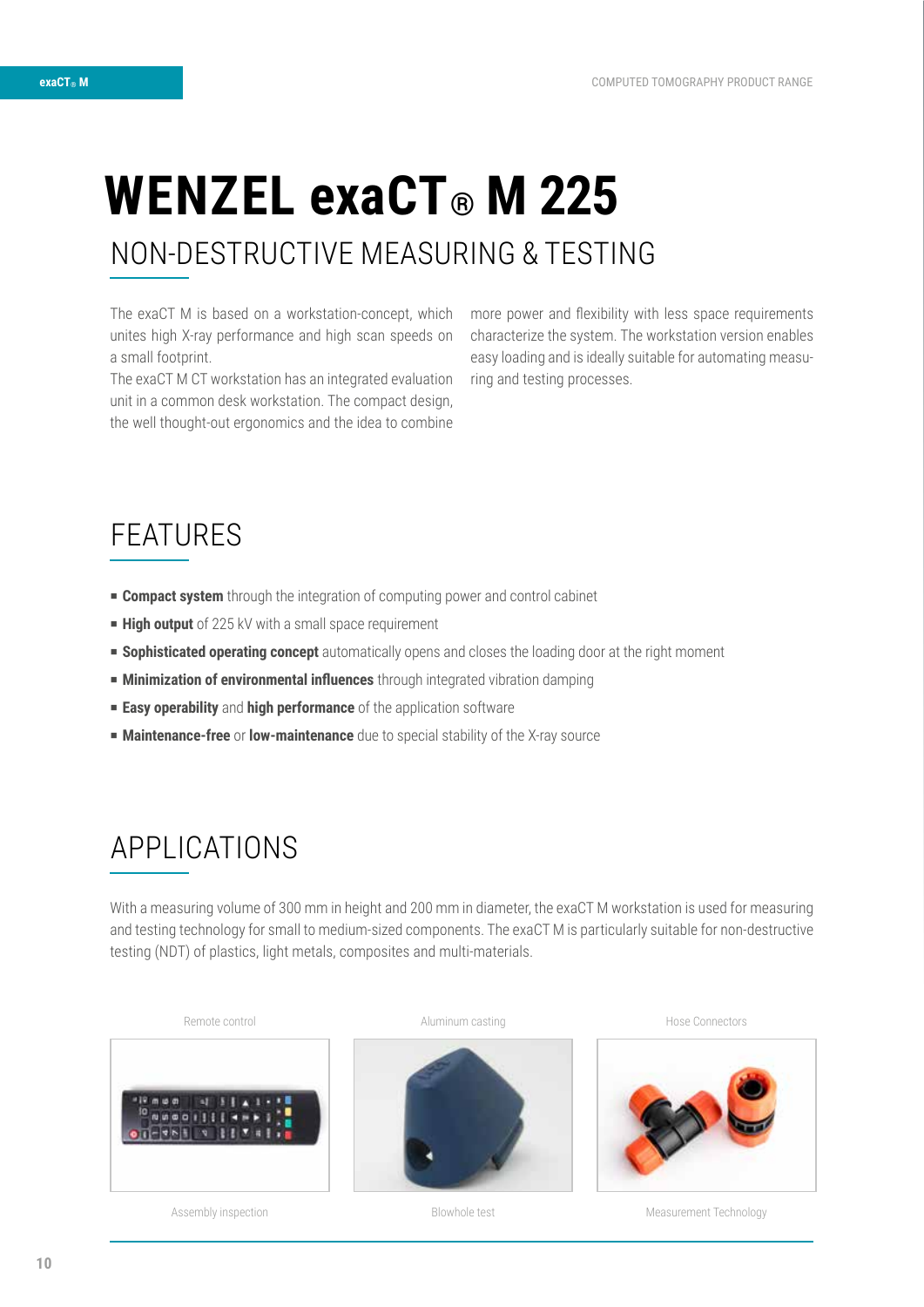**exaCT® M**





#### **exaCT M 225**

| <b>Space Requirements (L x B x H)</b> | 1275 x 2315 x 1415 mm    |
|---------------------------------------|--------------------------|
| X-Ray (Voltage, Power)                | 225 kV, 800 W            |
| <b>Detector Resolution</b>            | 3600 x 1000 Pixel, 50 µm |
| <b>Work Piece Dimensions</b>          | 0 150 x 250 mm*          |

\* Depending on the part diameter

## **YOUR BENEFITS AT A GLANCE**

- P **Flexible compact system** Scanning of plastics, light metals and multi-materials | Various available configurations and detector resolutions | Integrated computer and control cabinet
- P **High performance on a small footprint** Best performance during scanning and reconstruction | Workstation version for easy loading | Suitable for workshops
- $\blacksquare$  **One scan, maximum time saving** Measurement with virtual CMM | NDT and error analysis | Microstructure analysis
- P **Reliable measurement results** High resolution | Powerful application software | Integrated vibration damping
- P **Optimized operating costs**

Maintenance-free or low-maintenance radiation source | High availability due to precision mechanics | Longer calibration intervals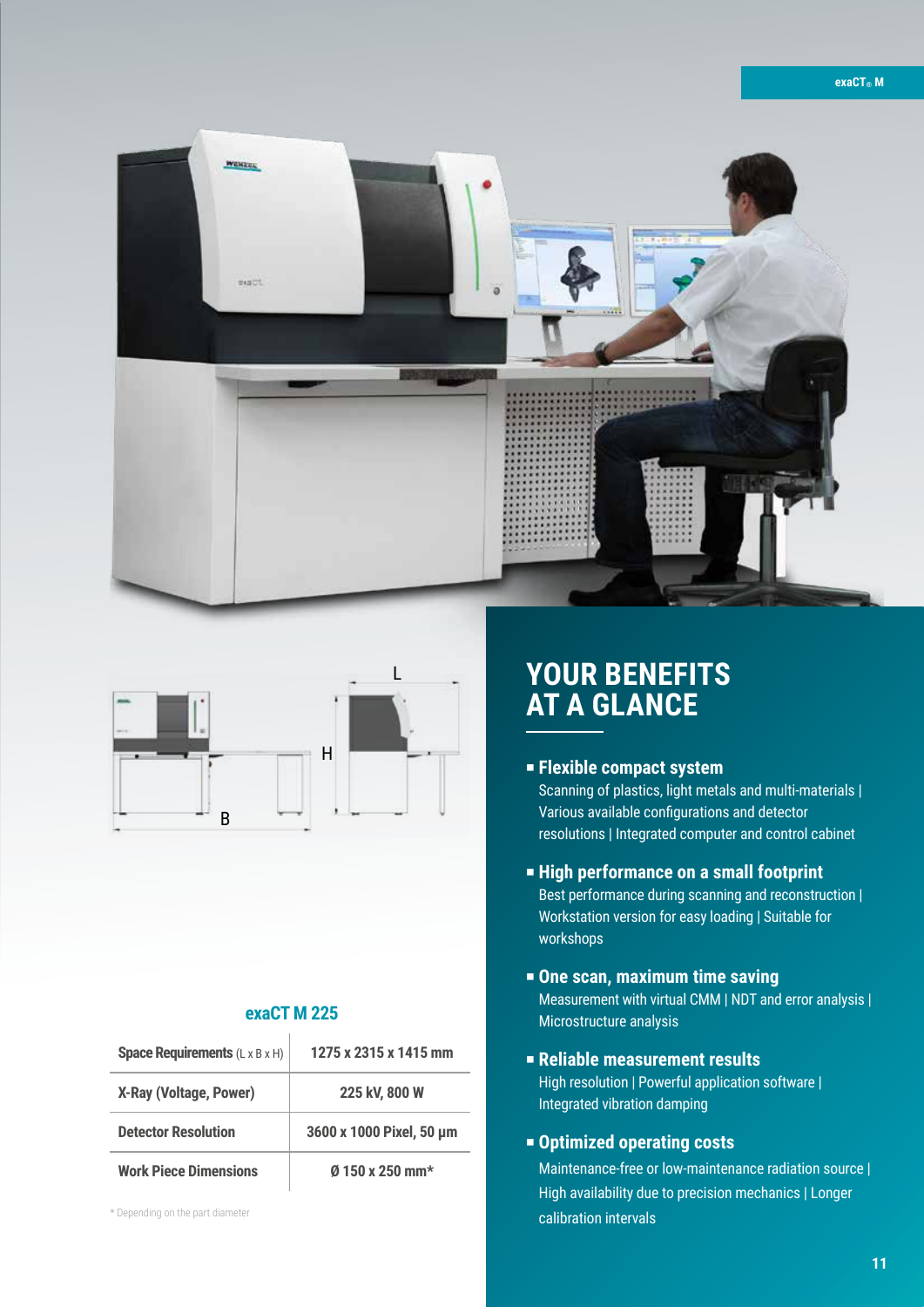# **WENZEL exaCT® U** NON-DESTRUCTIVE MEASURING & TESTING

The exaCT U offers a simplified, cost-effective and fully automated workflow for the entire CT analysis process. Due to its high performance combined with a large measuring volume, the exaCT U enables the measurement and testing of large components with higher densities.

Due to intuitive user guidance, exact measurement results can be generated after a short training period. The exaCT U thinks along with you: Measurement parameters are automatically optimized by the system.

In its performance class, the exaCT U is one of the most compact computer tomographs on the market. It has five independent traversing axes and offers impressive resolution. Hardware and software offer the possibility of automated integration into the production line and deliver market-driven answers to questions about industry 4.0.

WENZEL was awarded the Customer Value Leadership Award 2017 from Frost & Sullivan for the exaCT U.

# FEATURES

- **Configurable system**, to address individual user requirements and automation
- **High power** from 225 kV up to 300 kV sets new standards for reconstruction speed
- **Large measuring volume** of 700 mm in height and 330 mm in diameter
- **High resolution** (2900 x 2900 pixels / 4000 x 4000 pixels) for measuring components with tight tolerances and complex structures
- **Five independent travel axes** for high speeds and short measuring and testing times

# APPLICATIONS

The exaCT U is universally applicable and can also scan large components with higher densities due to its high measuring volume. It is ideally suited for measuring and testing parts made of plastic, light metal, composite materials or multi-materials.

Vehicle headlamps



Assembly inspection

Internal combustion engine



Defect analysis

Titanium plastic implant



Metrology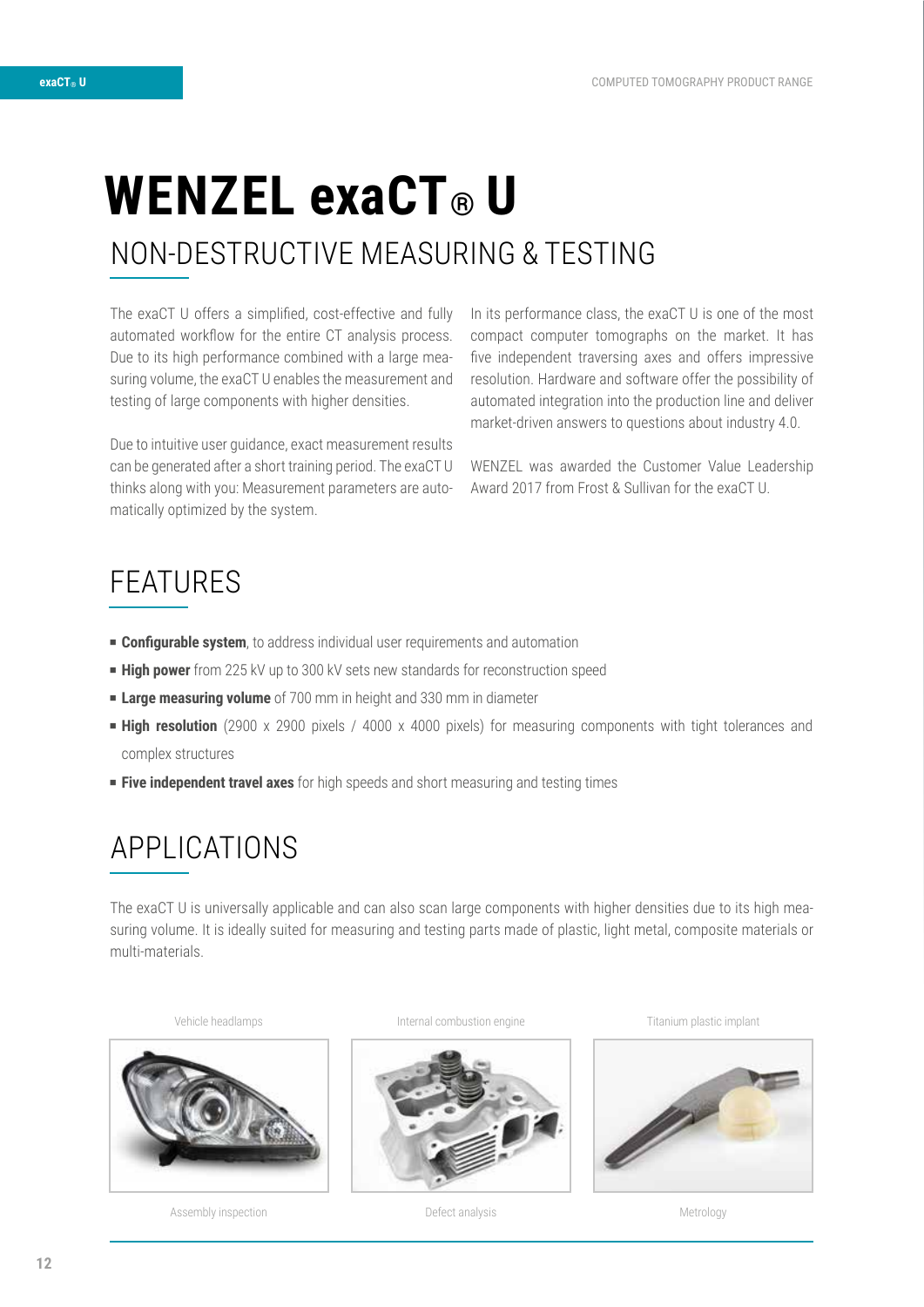



# MACHINE PROFILE

#### **exaCT U 225**

| <b>Space Requirements (L x B x H)</b> | 1960 x 2350 x 2400 mm     |
|---------------------------------------|---------------------------|
| X-Ray (Voltage, Power)                | 225 kV, 300 W             |
| <b>Detector Resolution</b>            | 2900 x 2900 Pixel, 150 µm |
| <b>Work Piece Dimensions</b>          | $\emptyset$ 330 x 700 mm* |
| exaCT U 300                           |                           |
| <b>Space Requirements (L x B x H)</b> | 1960 x 2350 x 2400 mm     |
| X-Ray (Voltage, Power)                | 300 kV, 300 W             |

| X-Ray (Voltage, Power)       | <b>300 KV, 300 W</b>      |
|------------------------------|---------------------------|
| <b>Detector Resolution</b>   | 4000 x 4000 Pixel, 100 µm |
| <b>Work Piece Dimensions</b> | Ø 330 x 700 mm*           |

\* Depending on the part diameter

## **YOUR BENEFITS AT A GLANCE**

- P **Best results through high performance** Fast scanning | Fast reconstruction | Fast evaluation
- P **One scan, many evaluations, maximum time saving** Metrology with virtual CMM | NDT and error analysis I Microstructure analysis

#### **Example 1 High efficiency due to low space requirements**

Large measuring volume | Suitable for workshops | Automation solutions

#### **Example High flexibility**

Various volumes and configurations | Software for all applications | Choice of radiation sources and detector resolutions

#### **Example 2 Low operating costs**

Maintenance-free or low-maintenance radiation source | Precision mechanics for higher availability | Longer calibration intervals

**exaCT® U**